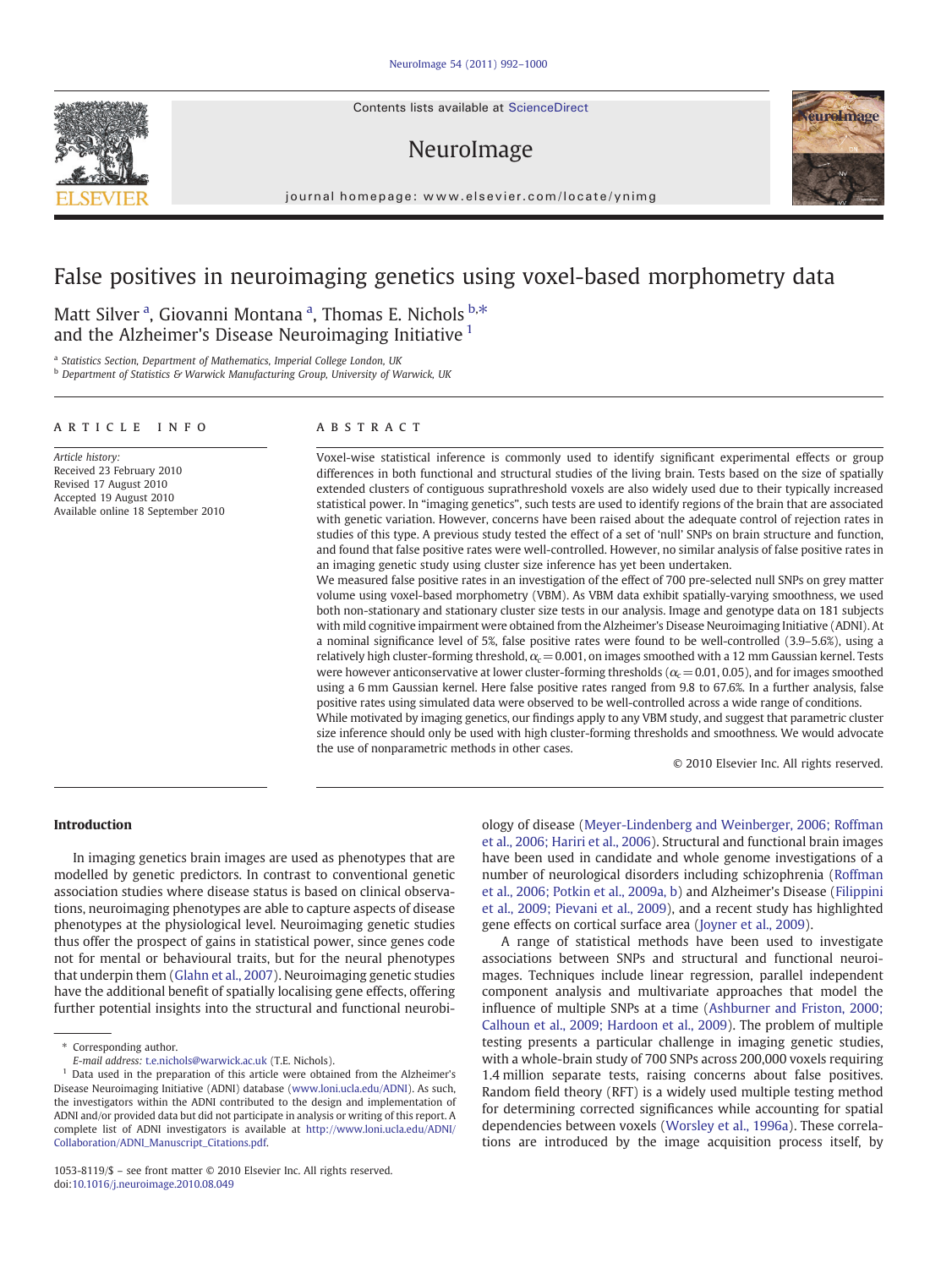<span id="page-1-0"></span>physiological signal not included in the model, by image resampling during re-alignment, or by explicit smoothing applied in preprocessing ([Frackowiak et al., 2003](#page-8-0), chap. 14). Such RFT techniques must however be tested on representative empirical data before their efficacy can be firmly established. In a recent study [Meyer-Lindenberg](#page-8-0) [et al. \(2008\)](#page-8-0) measured rejection (i.e. false positive) rates in an imaging genetic study using voxel-wise inference against a preselected set of 'null' SNPs considered to have no effect on brain structure or function. Subjects included patients with schizophrenia, as well as healthy controls. Gene effects on brain structure (using VBM) and function (using fMRI response to cognitive tests) were considered. The study looked at false positive rates both across the brain as a whole, and for specific regions of interest. Significance thresholds were adjusted for comparisons across multiple voxels using both family-wise error (FWE) and false discovery rate (FDR) corrections. At a nominal significance level of 0.05, they found empirical rejection rates ranging from 0.2 to 4.1%, suggesting that for the methods studied, false positive rates are well-controlled, and that inferences are if anything conservative.

#### Cluster size tests

A variety of approaches are used to identify significant signals in the brain. In voxel-wise tests, group differences or differences in activation are assessed at each individual voxel, so that locations where there is a strong association between voxel intensity and a disease phenotype for example, are labelled as significant. In cluster size tests, an arbitrary cluster-forming threshold is applied to define connected components, and then significance is assessed on the basis of the size of the clusters. Cluster size tests are relatively more sensitive than voxel-wise tests for spatially extended signals [\(Friston](#page-8-0) [et al., 1996; Poline et al., 1997; Moorhead et al., 2005\)](#page-8-0), since they make use of the spatial nature of the signal and require a less severe multiple testing correction (there are always fewer clusters than voxels). This necessarily comes at the cost of reduced localising power, as rejecting the cluster null hypothesis just implies that one or more voxels within the cluster are significant.

As with voxel-wise tests, cluster size tests must account for the fact that neighbouring voxels are correlated even without any true effects RFT is used to assign P-values to each cluster in the statistic image accounting for smoothness and search volume. However, RFT rests on a number of assumptions, and simulation studies have shown that the performance of this technique depends on the choice of clusterforming threshold, and on the use of sufficiently smooth images [\(Hayasaka and Nichols, 2003](#page-8-0)).

Inferences using cluster size are also subject to confounding effects arising from 'non-stationarity'  $-$  i.e., from local variations in noise smoothness. Under non-stationarity, even when there is no signal present, clusters will be larger in 'smoother' regions, and smaller in 'rougher' ones. Methods that fail to take such local non-stationarity into account will provide unreliable inferences, with areas of extended smoothness producing large clusters and increased incidence of false positives, and conversely rough areas demonstrating greater incidence of false negatives ([Hayasaka et al., 2004](#page-8-0)). One approach to tackling this problem is to adjust cluster sizes according to local smoothness using non-stationary RFT methods ([Worsley,](#page-8-0) [2002\)](#page-8-0).

[Hayasaka et al. \(2004\)](#page-8-0) compared stationary and non-stationary RFT cluster size inference methods in the identification of activated areas using simulated and PET data sets. They found that the stationary RFT method was anticonservative<sup>2</sup> under non-stationarity, but that the non-stationary RFT test performed well only for smooth images under high degrees of freedom. While that work suggested the use of corresponding nonparametric non-stationary cluster size permutation tests, here we are motivated to use parametric RFT in the imaging genetics context, as testing massive numbers of SNPs may make permutation tests impractical.

In this study we measured false positive (type I error) rates for voxelwise and cluster size neuroimaging genetic inference on a dataset comprising 181 MRI images and associated genotype information from the Alzheimer's Disease Neuroimaging Initiative (ADNI) online database. We follow a similar experimental design to that of [Meyer-Lindenberg](#page-8-0) [et al. \(2008\)](#page-8-0), although we restrict our analysis to genotypic effects on whole-brain structure (using VBM). We supplement our real data with simulated data evaluations to aid in the interpretation of the real VBM data results.

#### Methods and materials

Real imaging and genotype data were obtained from the Alzheimer's Disease Neuroimaging Initiative (ADNI) database [\(www.loni.ucla.edu/ADNI](http://www.loni.ucla.edu/ADNI)). The ADNI was launched in 2003 by the National Institute on Aging (NIA), the National Institute of Biomedical Imaging and Bioengineering (NIBIB), the Food and Drug Administration (FDA), private pharmaceutical companies and non-profit organizations. ADNI is the result of efforts of many co-investigators from a broad range of academic institutions and private corporations, and subjects have been recruited from over 50 sites across the U.S. and Canada (see Acknowledgments for more details).

#### Imaging data

#### ADNI subjects

181 T1-weighted 3D structural MRI scans from subjects with mild cognitive impairment (MCI) were obtained from the ADNI database (see [Jack et al. \(2008\)](#page-8-0) for image acquisition details). In the present study, SPM5's (http://www.fi[l.ion.ucl.ac.uk/spm/software/spm5\)](http://www.fil.ion.ucl.ac.uk/spm/software/spm5) unified segmentation and normalisation was used to obtain gray matter (GM) images in standard space, modulated to account for volume changes in the warping to the MNI atlas. Modulated GM images were smoothed with 6 mm and 12 mm Gaussian kernels. 12 mm smoothing is the de-facto standard in VBM studies [\(Ashburner and Friston, 2000](#page-7-0)), and was used by [Meyer-Lindenberg et al. \(2008\).](#page-8-0) A second set of images with 6 mm smoothing enables the performance of RFT at relatively low smoothness to be assessed. A grey matter analysis mask was constructed by thresholding the mean grey matter image at 0.025. All pre-processing and smoothing was carried out using SPM5.

#### Simulated images

Stationary and non-stationary random images were generated using FSL [\(http://www.fmrib.ox.ac.uk/fsl/\)](http://www.fmrib.ox.ac.uk/fsl/). 3D simulated images had the same voxel size  $(2mm^3)$  as MNI-warped ADNI images, and were also masked with the real data analysis mask.

Stationary realisations were generated using white noise images convolved with 6 mm and 12 mm 3D Gaussian smoothing kernels. Non-stationary realisations were generated from white noise images smoothed with 3 different Gaussian kernels extending over distinct, adjacent 3D regions of the image volume. "6 mm" non-stationary images were composed of a central region smoothed with a 9 mm kernel, with intermediate and outer regions smoothed with 6 and 4 mm kernels respectively. "12 mm" images were made up of regions smoothed with 12, 8, and 18 mm kernels (see [Fig. 1\)](#page-2-0). Final images were smoothed with a 1.5 mm kernel to eliminate discontinuities at the boundaries between different regions, resulting in final nonstationary smoothness of 4.3, 6.2 and 9.1 mm FWHM for "6 mm", and 8.1, 12.1 and 18.1 for "12 mm". All images were truncated from a larger initial volume to avoid edge artefacts. Finally, to match the real data under consideration, only voxels within the real-image grey matter mask were used.

 $2$  Anticonservative tests produce *P*-values that are too small, giving rise to rejection (false positive) rates that are higher than the nominal (expected) rate for the test.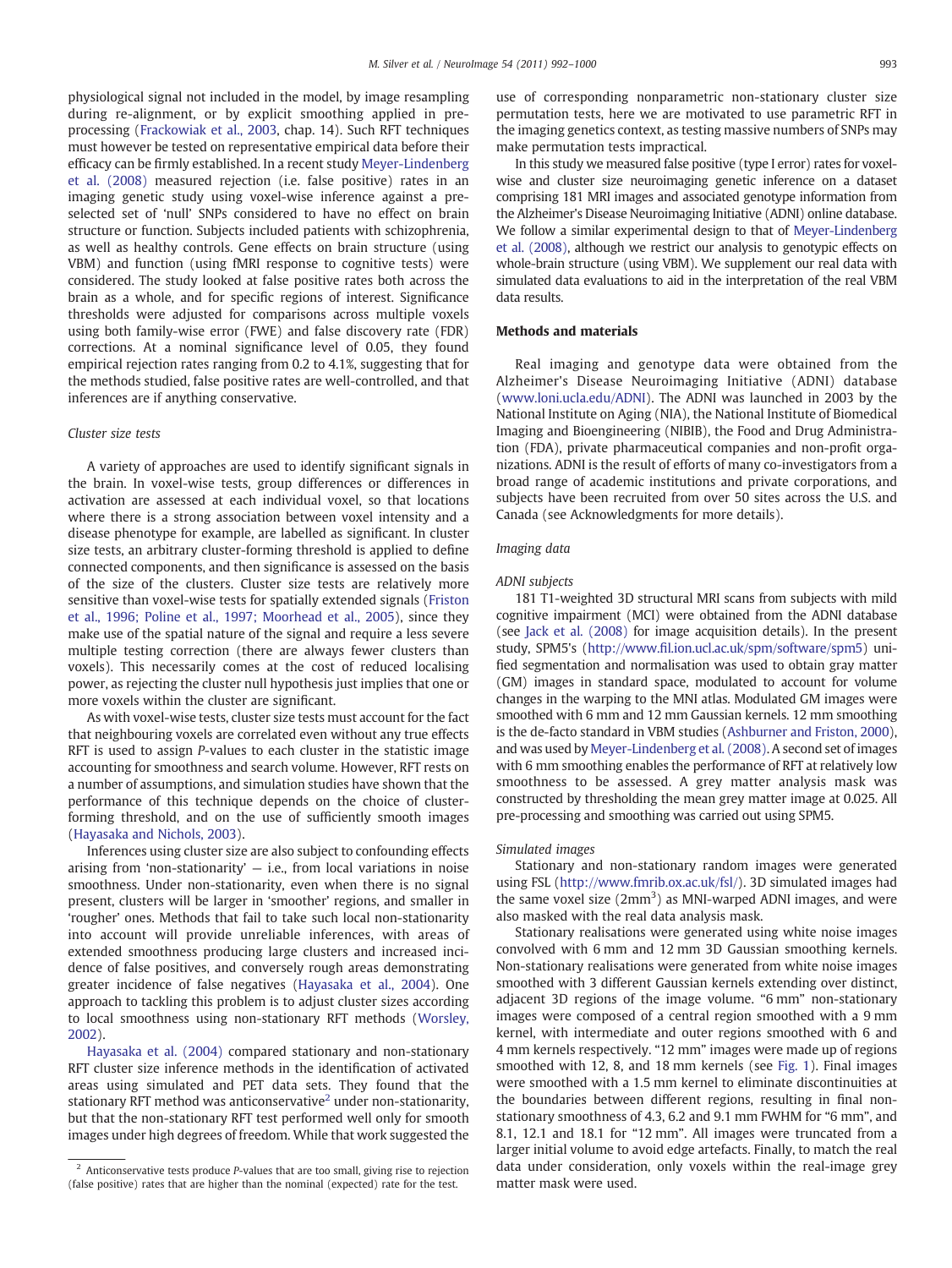<span id="page-2-0"></span>





Fig. 1. Non-stationary image simulation. (a) Schematic illustrating extent of 3 different smoothness regions. (b) as (a) with ADNI image brain mask applied. (c) Realisation of non-stationary image with outer, middle and inner regions smoothed with 8, 12 and 18 mm FWHM Gaussian smoothing kernels. (d) as (c) with final 1.5 mm smoothing kernel and ADNI mask applied.

#### Genotype data

In their study of genetic effects on brain structure, [Meyer-Lindenberg](#page-8-0) [et al. \(2008\)](#page-8-0) selected 720 'null' SNPs, found to have no significant association with disease phenotype (at the 5% level) in separate case– control and family-based analyses. The results of the subsequent neuroimaging genetic analysis were considered to set an upper bound on null rejection rates, since individual SNPs may still influence brain structure after all. To establish a lower bound, the authors repeated their analysis, but with the genotype–phenotype relationship removed by permuting genotypes across subjects. 4 such permutations were analysed. In the present study, 700 selected 'null' SNPs are used, with 10 subsequent permutations.

ADNI subjects' genotype information, assayed using the Illumina 610-Quad BeadChip microarray, was obtained from the ADNI website. Each genotype file contains information pertaining to 620,901 SNPs and copy number variations (CNVs). 700 'null' SNPs were selected as follows. Firstly, all CNVs were excluded and only SNPs from chromosome 3 were considered. Chromosome 3 was chosen since none of 4 prime candidate AD-associated genes (APOE, PSEN1, PSEN2 and SORL1) are located on this chromosome. Of the remaining 39,928 SNPs, those with a minor allele frequency of less than 5% were excluded, as were any SNPs with a Bonferroni-corrected Hardy Weinberg equilibrium P-value  $< 0.05/700$ . From the remaining 18,285 SNPs, 700 uniformly-spaced (by rank order in position) SNPs were selected, in order to minimise any possible linkage disequilibrium effects. Finally, as per standard practice, an adjustment was made to those SNPs (310 in total) with low numbers  $($  < 10) of homozygous alleles, merging the rare homozygous and heterozygous groups. This is to minimise any potential biasing effects in the regression, and is equivalent to fitting a dominant or recessive model at the SNPs in question.

#### Statistical inference

Voxel-wise and cluster size tests for association between genotype and grey matter intensity were performed under the General Linear Model (GLM) [\(Friston et al., 1995](#page-8-0)) using SPM5. Non-stationary tests were carried out using Hayasaka's non-stationary toolbox for SPM [\(http://fmri.wfubmc.edu/cms/NS-General](http://fmri.wfubmc.edu/cms/NS-General)). The non-stationary toolbox corrects for expected variation in cluster size in non-stationary images under the null, using statistical random field theory [\(Hayasaka](#page-8-0) [et al., 2004; Worsley et al., 1999\)](#page-8-0). Note that we did not compare our results with standard permutation tests ([Hayasaka et al., 2004](#page-8-0)). Permutation methods are guaranteed to be valid under the null hypothesis, and our prime motivation in this study was to address the accuracy of RFT methods in a large data (i.e. imaging genetics) setting where permutation might not be practical computationally.

For the real (ADNI) image dataset, genotype effects were measured by modelling modulated grey matter intensity as a response to SNP allele frequency, with subject age and sex as nuisance covariates. Each SNP was analysed separately, with SNP significance determined from  $t$  and  $F$ -tests, corrected for multiple comparisons using family-wise error and false discovery rate. For cluster size tests, cluster-forming thresholds,  $\alpha_c$ , of 0.001, 0.01 and 0.05 under both stationary and non-stationary assumptions were considered. Overall rejection rates express the proportion of the 700 SNPs found to cause any significant activation. All tests were repeated a total of 10 times with genotype–phenotype labels permuted to remove any possible remaining association.

Equivalent tests on simulated images were conducted with the same SNP and covariate (age, sex) data, so that degrees of freedom for all tests were the same as those on the ADNI dataset. These tests were performed without permutation since there can be no association between genotype and phenotype with random images.

#### Non-stationary cluster size inference

While the RFT non-stationary cluster size test is described in detail elsewhere [\(Hayasaka et al., 2004](#page-8-0)), we review it again here to facilitate later discussion. Under the GLM, the intensity  $Y(v)$  at voxel location  $v$ is expressed as a linear combination of regressors

$$
Y(v) = X\beta(v) + \varepsilon(v) \tag{1}
$$

where, in a study with *n* subjects and *p* regressors, *X* is an  $n \times p$  design matrix,  $\beta(v)$  is a *p*-dimensional vector of parameters to be estimated, and  $\varepsilon(v)$  is an *n*-vector of error terms, assumed to be independent and normally distributed with equal variance.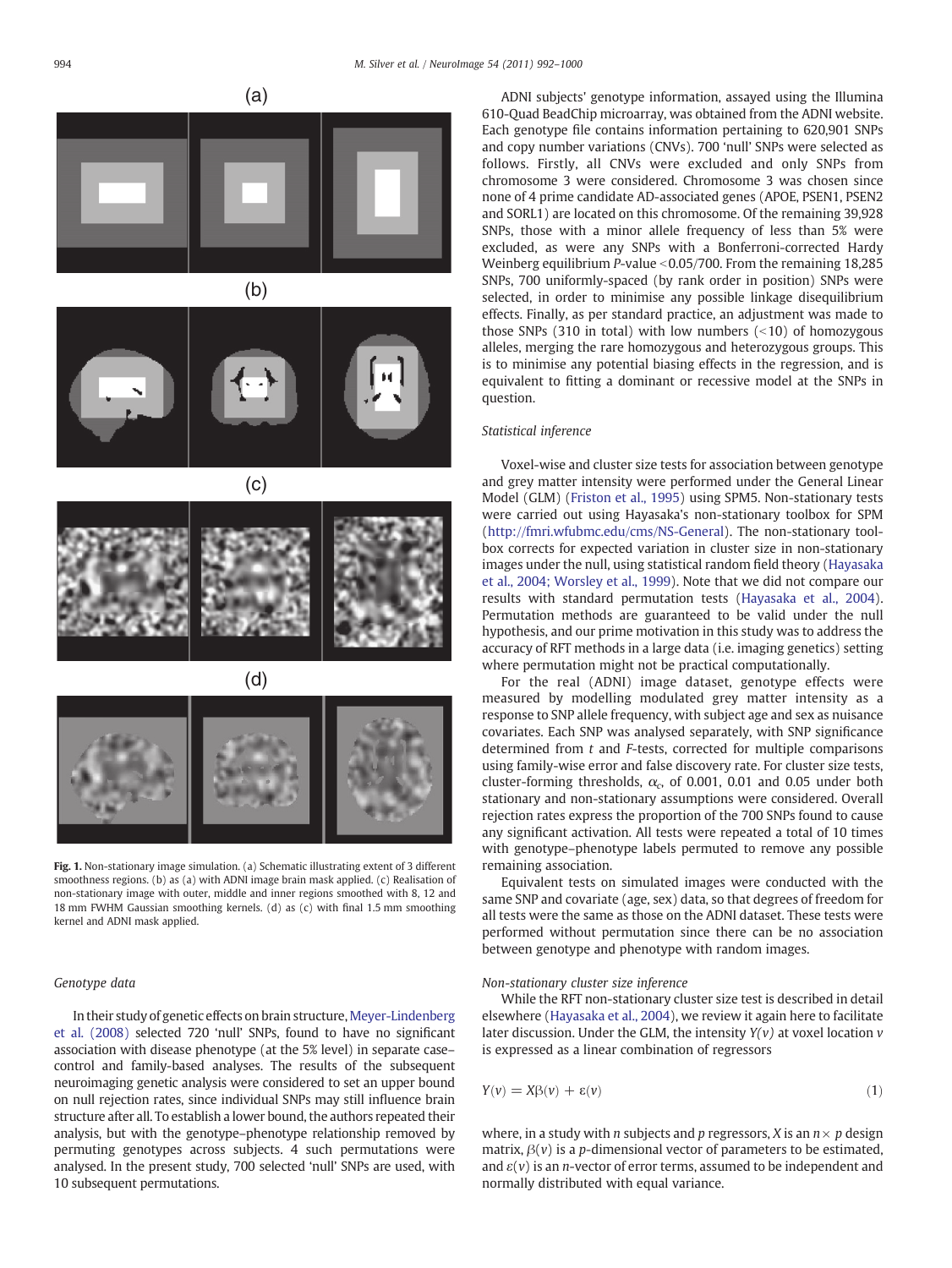With cluster size tests, significant clusters are formed from contiguous voxels whose t or F-statistic exceed a fixed clusterforming threshold,  $u_c$  (or equivalently, an uncorrected significance level  $\alpha_c$  that uniquely determines  $u_c$ ). Briefly, the non-stationary toolbox corrects for image non-stationarity by measuring the 'smoothness' at each voxel, a quantity that is related to the variance of the spatial partial derivatives of the model errors,  $\epsilon$  in (1). From this a measure of image smoothness, measured in FWHM is obtained. FWHM refers to the 'full-width at half-maximum' of a Gaussian kernel required to smooth a random (white noise) image into equivalent smoothness of the data at hand; note that isotropy is not assumed, and FWHM is fully specified by  $[FWHM<sub>x</sub> FWHM<sub>y</sub> FWHM<sub>z</sub>]$ . A related quantity is the RESEL, a 'virtual' voxel of size  $FWHM_x \times FHWM_y$  $\times$  FHWM<sub>z</sub>. The RESEL count N<sub>res</sub> is the number of RESELs that fit into the search volume,

$$
N_{res} = \frac{V}{FWHM_x \times FHWM_y \times FHWM_z}
$$
 (2)

where V is the number of voxels in the image. When stationarity (*i.e.*) uniform smoothness across the image) is assumed, FWHM is calculated by pooling FWHM across the entire image volume.<sup>3</sup> Under non-stationarity, FWHM is estimated at each voxel v, giving a RESEL measure as well. The size of this local RESEL,  $1/[FWHM_x(v) \times FHWM_v$  $(v)$  × FHWM<sub>z</sub> $(v)$ ], is denoted RPV  $(v)$  for RESELs per voxel at voxel v. In this way a voxel's effective volume, relative to image smoothness, is obtained. The next step is to calculate the smoothness-adjusted cluster size, S', by summing effective voxel volumes over a cluster:

$$
S^{'}=\sum_{\nu\in C}RPV(\nu)
$$

where C denotes the set of voxel indices in the cluster. This procedure is equivalent to measuring cluster size in a distorted image, where space has been warped in such a way so as to ensure that stationarity holds [\(Worsley et al., 1999\)](#page-8-0).

Finally, the probability of obtaining clusters of a given size S′ under the null is calculated, corrected for multiple comparisons. This probability is derived from the image's Euler Characteristic,  $\rho(u_c)$ , a topological property which approximates the expected number of clusters or 'blobs' in a thresholded image of given smoothness. In the stationary case, the expected cluster size under the null is

$$
E(S) = \frac{E(N_v)}{E(C)}
$$
(3)

where  $E(N_v)$  is the expected number of suprathreshold voxels  $(=V\alpha_c)$ , and  $\mathbf{E}(C)$  is the expected number of clusters  $(=V\rho(\alpha_c))$ . This expression also holds for S′ but suprathreshold voxels must be measured in RESELs, i.e.  $E(N_v) = N_{res} \alpha_c$ . The expected cluster size is then used to estimate the null distribution of  $S$  (or  $S'$ ) and obtain uncorrected P-values, which are then converted to either FWEcorrected P-values or FDR-corrected P-values ([Chumbley and Friston,](#page-8-0) [2009\)](#page-8-0) that account for searching the brain for significant clusters.

The use of RFT in cluster size tests rests on a number of assumptions [\(Hayasaka and Nichols, 2003](#page-8-0)). These include:

- Lattice approximation images are assumed to be derived from a smooth random field sampled at regular points on a lattice; sampling is assumed to be fine enough to capture the local features of the field;
- Image smoothness images are smooth at the voxel scale;
- Uniform smoothness (for stationary tests only);
- High cluster-forming thresholds RFT's estimate of cluster size distribution under the null is derived asymptotically, under the assumption that the cluster-forming threshold  $\alpha_c$  is sufficiently high.

These assumptions present particular practical difficulties for those using cluster size tests, since low thresholds with as little smoothing as possible  $-$  the very conditions under which RFT performs worst — tend to maximise sensitivity and localising power [\(Hayasaka and Nichols, 2003](#page-8-0)).

#### Results

#### Real (ADNI) images

Full cluster and voxel-wise results under FWER correction are presented in [Table 1.](#page-4-0) Similar results under FDR correction are presented in [Table 2](#page-4-0). Relevant whole brain, voxel-wise rejection rates reported by [Meyer-Lindenberg et al. \(2008\)](#page-8-0) are also included for comparison.

Results from tests with permuted genotype–phenotype labels (FWER-corrected results only) were broadly similar to those with observed, unpermuted labels, indicating that for the purposes of the present study, chromosome 3 SNP effects on brain structure were negligible.

The key finding was that rejection rates were poorly controlled for all cluster size tests, except for those performed on 12 mm smoothed images with the highest cluster-forming threshold,  $\alpha_c$  = 0.001. In this latter instance, FWER-corrected rejection rates approached the desired nominal 5% level, with a  $3.8 \pm 0.8$ % rejection rate for a t-test with non-stationary correction under permutation, and  $4.5 \pm 1.2$ % under the corresponding F-test. FDR-corrected results were broadly similar to FWE-corrected results for  $\alpha_c$  = 0.01 and 0.001.

FWE and FDR-corrected voxel-wise tests were conservative for both 6 and 12 mm smoothed images, in agreement with results for FWER-corrected voxel-wise t-tests on 12 mm smoothed images reported by [Meyer-Lindenberg et al. \(2008\).](#page-8-0)

In general, cluster size tests became more anticonservative at lower thresholds (decreasing  $u_c$ , increasing  $\alpha_c$ ), and this effect was exacerbated for low smoothness images. Image smoothness had a pronounced effect on all results, with tests performed on 6 mm smoothed images having substantially higher rejection rates than those performed on images with 12 mm smoothing. The degree of smoothing, however, showed little effect on voxel-wise rejection rates.

Cluster size tests corrected for image non-stationarity were generally closer to nominal than those assuming stationarity. Finally, F-tests were generally more anticonservative than equivalent t-tests.

#### Simulated images

Rejection rates for tests on simulated, random Gaussian images are presented in [Table 3](#page-4-0). For stationary (constant smoothness) 6 and 12 mm FWHM Gaussian images, both stationary and non-stationary cluster size t-tests are highly conservative at higher thresholds  $(\alpha_c = 0.001, 0.01)$ , but are anticonservative at the lowest threshold  $(\alpha_c = 0.05)$ . F-tests are conservative at all thresholds. As with stationary images, non-stationary cluster size t-tests are conservative at  $\alpha_c$  = 0.001, 0.01, and anticonservative at  $\alpha_c$  = 0.05, whereas F-tests are conservative at all thresholds. As might be expected, stationary cluster size t and F-tests on both "6 mm" and "12 mm" FWHM nonstationary images perform poorly.

<sup>&</sup>lt;sup>3</sup> Precisely the roughness measure is pooled and then converted to FWHM in order to minimise bias; see [\(Worsley et al., 1999](#page-8-0)) for details.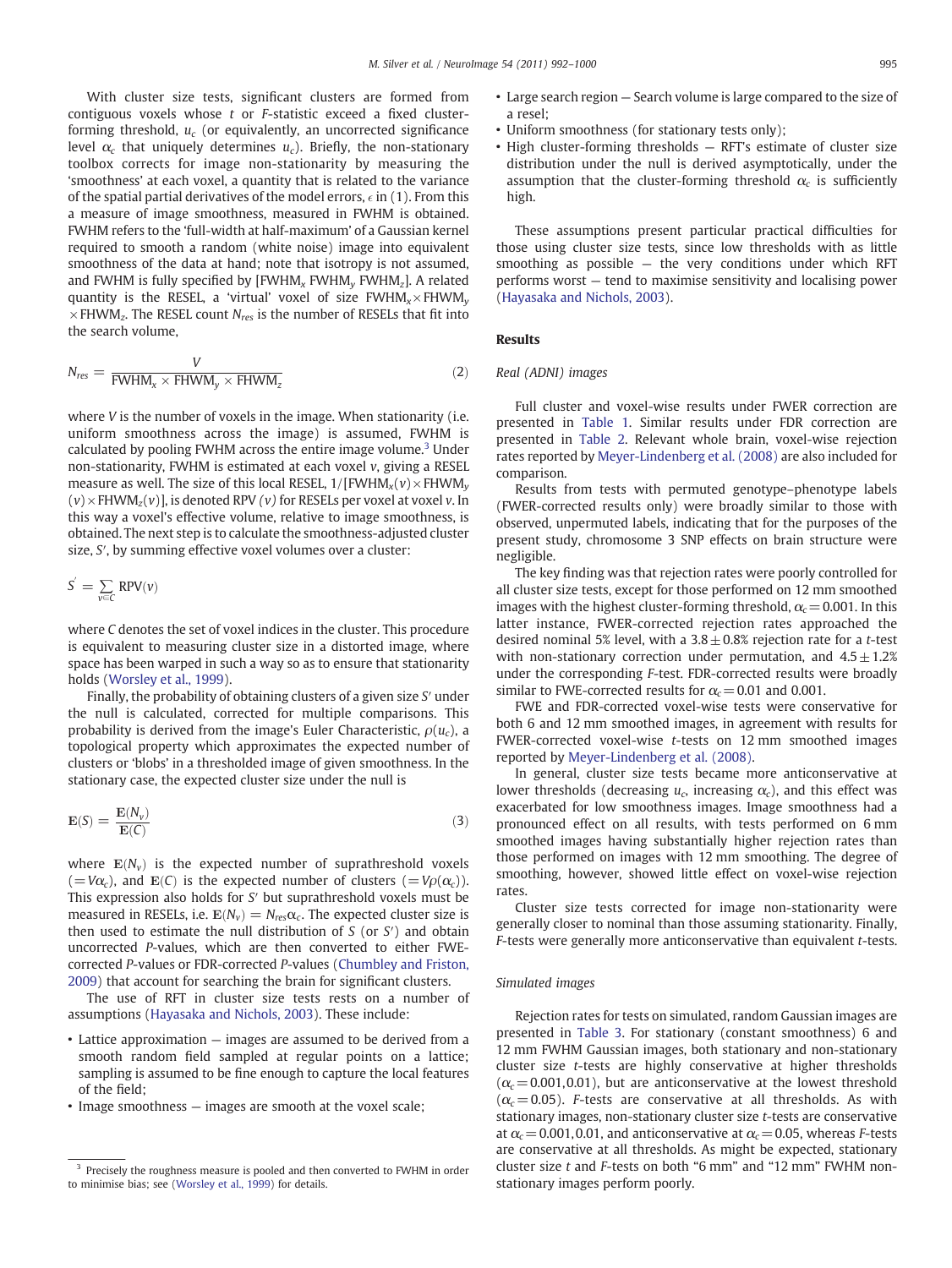## <span id="page-4-0"></span>Table 1

FWER-corrected results — real (ADNI) images.

|                |                          | Rejection rates |                   |                 |                   |                                             |                          |  |
|----------------|--------------------------|-----------------|-------------------|-----------------|-------------------|---------------------------------------------|--------------------------|--|
|                |                          | 6 mm smoothing  |                   | 12 mm smoothing |                   | Meyer-Lindenberg et al. (2008) <sup>a</sup> |                          |  |
|                | $\alpha_c$               | Observed $(\%)$ | Permuted $(\%)^b$ | Observed(%)     | Permuted $(\%)^b$ | Observed $(\%)$                             | Permuted $(\%)^c$        |  |
| t-tests        |                          |                 |                   |                 |                   |                                             |                          |  |
| Cluster size   |                          |                 |                   |                 |                   |                                             |                          |  |
| Stationary     | 0.001                    | 10.7            | $9.2 \pm 1.1$     | 3.4             | $3.6 \pm 0.7$     | -                                           | $\overline{\phantom{0}}$ |  |
|                | 0.01                     | 23.3            | $24.8 \pm 2.2$    | 9.4             | $9.4 \pm 1.5$     | $-$                                         | $\overline{\phantom{0}}$ |  |
|                | 0.05                     | 47.4            | $46.7 \pm 1.8$    | 20.7            | $18.6 \pm 1.5$    | $-$                                         | $\overline{\phantom{0}}$ |  |
| Non-stationary | 0.001                    | 10.0            | $8.1 \pm 1.0$     | 3.9             | $3.8 \pm 0.8$     | -                                           | $\overline{\phantom{0}}$ |  |
|                | 0.01                     | 19.9            | $21.2 \pm 1.6$    | 9.1             | $9.3 \pm 1.5$     | -                                           | $\overline{\phantom{0}}$ |  |
|                | 0.05                     | 45.0            | $43.2 \pm 2.2$    | 20.1            | $18.4 \pm 1.6$    | $-$                                         |                          |  |
| Voxel-wise     | $\overline{\phantom{0}}$ | 3.4             | $2.7 \pm 0.6$     | 3.0             | $2.7 \pm 0.6$     | 1.9                                         | $1.1 \pm 0.4$            |  |
| F-tests        |                          |                 |                   |                 |                   |                                             |                          |  |
| Cluster size   |                          |                 |                   |                 |                   |                                             |                          |  |
| Stationary     | 0.001                    | 13.0            | $10.3 \pm 1.6$    | 4.4             | $3.8 \pm 1.1$     | -                                           | $\equiv$                 |  |
|                | 0.01                     | 30.9            | $29.6 \pm 2.1$    | 11.9            | $10.7 \pm 1.7$    | -                                           | $\equiv$                 |  |
|                | 0.05                     | 60.4            | $60.6 \pm 1.7$    | 26.1            | $24.5 \pm 2.5$    | $-$                                         | $\overline{\phantom{0}}$ |  |
| Non-stationary | 0.001                    | 11.6            | $9.1 \pm 1.2$     | 4.7             | $4.5 \pm 1.2$     | -                                           | $\overline{\phantom{0}}$ |  |
|                | 0.01                     | 25.6            | $25.1 \pm 2.1$    | 11.4            | $10.9 \pm 1.7$    | -                                           | $\overline{\phantom{0}}$ |  |
|                | 0.05                     | 57.6            | $55.6 \pm 2.0$    | 25.6            | $23.9 \pm 2.2$    | $\equiv$                                    | $\overline{\phantom{0}}$ |  |
| Voxel-wise     | $\qquad \qquad -$        | 3.6             | $2.6 \pm 0.7$     | 3.0             | $2.9 \pm 0.7$     | -                                           | $\overline{\phantom{0}}$ |  |
|                |                          |                 |                   |                 |                   |                                             |                          |  |

<sup>a</sup> Results refer to whole-brain t-tests using structural (VBM) data with 12 mm smoothing.

 $<sup>b</sup>$  Mean rejection rate  $\pm$  SD across 10 permutations.</sup>

 $\epsilon$  Mean rejection rate  $\pm$  SD for 4 permutations.

Voxel-wise tests are generally conservative, or close to nominal for both stationary and non-stationary images at 6 and 12 mm.

#### Discussion

This study provides the first analysis of false positive rates in an imaging genetics study of VBM data using cluster size inference. Images from a group of 181 subjects with mild cognitive impairment were tested against a set of 700 'null' SNPs. The analysis presented here suggests that rejection rates under both stationary and nonstationary assumptions are poorly controlled at low cluster-forming thresholds or for images with low smoothness.

The use of real genotype data is considered important, since the accurate modelling of linkage disequilibrium and population strati-

| . .<br>$\sim$ |  |
|---------------|--|
|---------------|--|

FDR-corrected results—real (ADNI) images.

|              |                          | Rejection rates <sup>a</sup> |                 |                                   |
|--------------|--------------------------|------------------------------|-----------------|-----------------------------------|
|              | $\alpha_c$               | 6 mm smoothing               | 12 mm smoothing | Meyer-Lindenberg<br>et al. (2008) |
| t-tests      |                          |                              |                 |                                   |
| Cluster size |                          |                              |                 |                                   |
| Stationary   | 0.001                    | 12.7                         | 2.7             |                                   |
|              | 0.01                     | 31.4                         | 8.0             |                                   |
|              | 0.05                     | 51.6                         | 17.7            |                                   |
| Non-         | 0.001                    | 10.7                         | 2.6             |                                   |
| stationary   | 0.01                     | 26.9                         | 7.9             |                                   |
|              | 0.05                     | 48.1                         | 16.0            |                                   |
| Voxel-wise   |                          | 3.3                          | 1.9             | 1.8                               |
| F-tests      |                          |                              |                 |                                   |
| Cluster size |                          |                              |                 |                                   |
| Stationary   | 0.001                    | 15.9                         | 2.9             |                                   |
|              | 0.01                     | 41.1                         | 11.6            |                                   |
|              | 0.05                     | 75.7                         | 25.4            |                                   |
| Non-         | 0.001                    | 13.6                         | 3.3             |                                   |
| stationary   | 0.01                     | 35.9                         | 11.1            |                                   |
|              | 0.05                     | 70.3                         | 24.4            |                                   |
| Voxel-wise   | $\overline{\phantom{0}}$ | 2.9                          | 1.6             |                                   |

<sup>a</sup> Rejection rates for unpermuted data only were considered for FDR-corrected tests.

fication is a challenge, and their effect on neural phenotypes is unknown [\(Meyer-Lindenberg et al., 2008](#page-8-0)).

Null SNPs were selected from chromosome 3, with the simple rationale that none of the genes reported to have the strongest link with AD are present on this chromosome. While this is clearly a crude measure for selecting SNPs with no effect on grey matter distribution, the use of multiple permutations ensures that any possible effects are removed by breaking the association between genotype and phenotype. In fact, rejection rates obtained using permuted SNPs are not significantly different from those obtained without permutation

| Table 3 |                             |  |
|---------|-----------------------------|--|
|         | Results – simulated images. |  |

|                         |            | Rejection rates |                             |                 |                                        |
|-------------------------|------------|-----------------|-----------------------------|-----------------|----------------------------------------|
|                         |            | 6 mm smoothing  |                             | 12 mm smoothing |                                        |
|                         | $\alpha_c$ | Stationary      | Non-stationary <sup>a</sup> |                 | Stationary Non-stationary <sup>b</sup> |
| t-tests                 |            |                 |                             |                 |                                        |
| Cluster size            |            |                 |                             |                 |                                        |
| Stationary              | 0.001      | 0.5             | 5.5                         | 2.3             | 8.2                                    |
|                         | 0.01       | 1.0             | 11.7                        | 1.6             | 13.0                                   |
|                         | 0.05       | 13.0            | 35.9                        | 6.9             | 21.9                                   |
| Non-                    | 0.001      | 0.6             | 1.1                         | 2.7             | 2.6                                    |
| stationary              | 0.01       | 0.9             | 0.3                         | 1.4             | 1.9                                    |
|                         | 0.05       | 9.3             | 10.7                        | 6.4             | 7.4                                    |
| Voxel-wise              |            |                 |                             |                 |                                        |
| <b>FWE</b>              |            | 3.7             | 3.6                         | 5.1             | 4.3                                    |
| <b>FDR</b>              |            | 4.7             | 4.0                         | 2.9             | 2.7                                    |
|                         |            |                 |                             |                 |                                        |
| F-tests<br>Cluster size |            |                 |                             |                 |                                        |
| Stationary              | 0.001      | 0.3             | 5.6                         | 2.9             | 7.7                                    |
|                         | 0.01       | 0.4             | 10.7                        | 0.9             | 10.9                                   |
|                         | 0.05       | 2.1             | 20.3                        | 2.4             | 20.4                                   |
| Non-                    | 0.001      | 0.4             | 0.7                         | 3.1             | 2.7                                    |
| stationary              | 0.01       | 0.4             | 0.1                         | 0.9             | 2.3                                    |
|                         | 0.05       | 1.1             | 1.4                         | 2.2             | 2.1                                    |
| Voxel-wise              |            |                 |                             |                 |                                        |
| <b>FWE</b>              |            | 2.6             | 2.7                         | 3.6             | 3.1                                    |
| <b>FDR</b>              |            | 2.0             | 3.4                         | 1.4             | 1.3                                    |
|                         |            |                 |                             |                 |                                        |

<sup>a</sup> Images constructed from concentric regions smoothed with 4, 6 and 9 mm Gaussian kernels.

 $<sup>b</sup>$  As in footnote a with 8, 12 and 18 mm Gaussian kernels.</sup>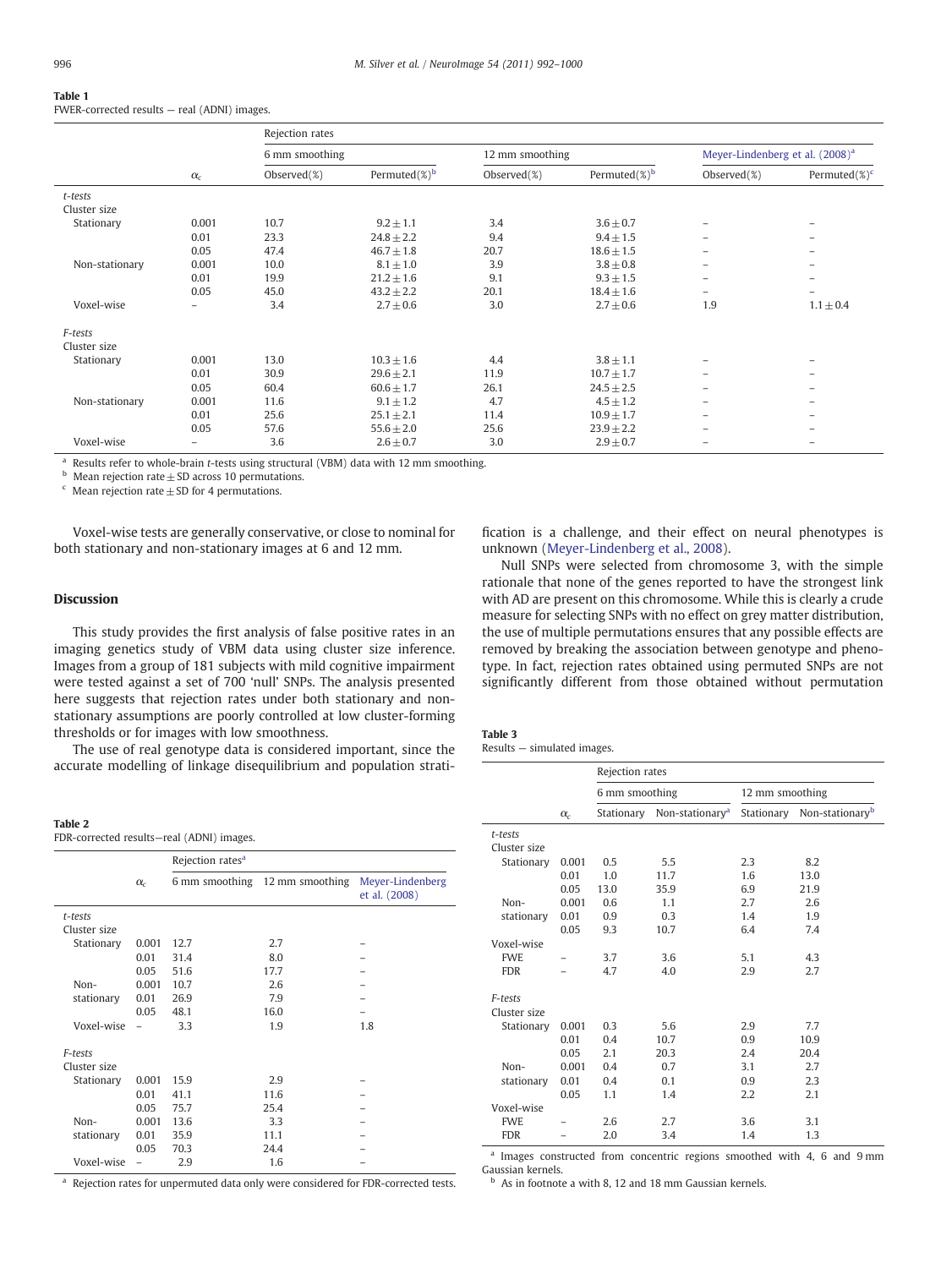<span id="page-5-0"></span>(considering a 95% confidence interval at  $\pm$  2 SD), indicating that, for the purposes of this study, SNP effects on brain structure are indeed negligible.

We begin by considering the results obtained with the ADNI image dataset.

#### Effect of cluster-forming threshold,  $\alpha_c$

The choice of cluster-forming threshold,  $\alpha_c$  was found to have a significant effect on cluster size inference rejection rates. For images smoothed with a 12 mm Gaussian kernel, both stationary and nonstationary tests were found to be well-controlled or conservative at the most stringent threshold ( $\alpha_c$  = 0.001). However, tests became increasingly anticonservative at lower thresholds  $u_c$  (higher  $\alpha_c$ ) for both 12 mm and 6 mm smoothed images.

A possible explanation for the poor performance at low  $u_c$  is bias in RFT's estimate of the expected number of clusters,  $E(C)$  (Fig. 2). If  $E(C)$  is over-estimated, expected cluster size is under-estimated (see Eq. (3)), meaning that more clusters of a given size are labelled as significant. This over-estimation of  $E(C)$  may reflect the inability of the Euler Characteristic,  $\rho(u_c)$ , to accurately estimate the number of clusters at low thresholds, where clusters are more numerous and tend to coalesce to form topologically complex patterns [\(Taylor and](#page-8-0) [Worsley, 2008](#page-8-0)).

#### 12mm vs. 6 mm smoothing kernels

The application of a wide range of Gaussian smoothing kernels in VBM is evident in the literature  $-$  e.g. 4 mm ([Schwartz et al., 2010](#page-8-0)), 8 mm ([Folley et al., 2010](#page-8-0)) and 10 mm [\(Shen et al., 2010](#page-8-0)), as well as the 'standard' 12 mm [\(Rosen et al., 2010; Ueda et al., 2010\)](#page-8-0). However guidelines on the particular choice of smoothing kernel have been described as 'vague' ([Hayasaka and Nichols, 2003\)](#page-8-0), and there is a suggestion that kernel widths should be determined empirically [\(Worsley et al., 1996b](#page-8-0)). Notably, with the use of high-dimensional warping methods like DARTEL [\(Ashburner, 2007](#page-7-0)), there appears to be a trend towards lower smoothing kernels. Improved intersubject alignment means there is a reduced need for smoothing to 'blur out' warping errors. For example, [Bergouignan et al. \(2009\)](#page-7-0) use 12 mm smoothing with SPM's standard normalisation and 8 mm with DARTEL. While reduced smoothing should increase sensitivity to effects of smaller size by "Matched Filter" arguments, cluster size tests are most sensitive to effects that are larger than the noise smoothness. Hence, to the extent that large scale anatomical effects are present after either low- or high-resolution warping, high-resolution results may be more sensitive as effects will be larger in units of resels.

In the present study, differing amounts of smoothing were found to have a pronounced effect on rejection rates. Tests on images smoothed with a 6 mm Gaussian kernel were highly anticonservative at all thresholds including the highest ( $\alpha_c$  = 0.001), and were consistently more anticonservative when compared with 12 mm smoothing results.

Poor performance for low smoothness images is in fact to be expected under the lattice assumption of random field theory [\(Hayasaka and Nichols, 2003](#page-8-0)). As image smoothness decreases, this lattice approximation breaks down, since the underlying variation is poorly-captured by discrete, voxel-wise sampling. This means that continuous RFT results are modelling unobserved, large intensity changes between sampled voxels. While previous reports have suggested 3 voxel FWHM smoothing (i.e. 6 mm FWHM smoothing for the 2 mmvoxels considered here) is sufficient ([Nichols and](#page-8-0) [Hayasaka, 2003](#page-8-0)), for the ADNI data this is insufficient. Specifically, we find an over-estimation of the expected number of clusters, with the gap between expected and observed values,  $E(C) - C$ , generally greater at 6 mm than at 12 mm (see Fig. 2).

#### Stationary vs. non-stationary tests

Non-stationary cluster-wise rejection rates were generally similar, or slightly better-controlled than those assuming stationarity, suggesting that there is at least some non-stationarity present in the images. For non-stationary images, stationary tests would also be



Fig. 2. Accuracy of estimation of c, the theoretical number of clusters under RFT. Histograms show the empirical distribution of c across all 700 SNPs at three different cluster-forming thresholds (left to right), and with two different smoothing kernels (top and bottom). The theoretical (RFT) and empirical mean number of clusters, E(C), are shown as dashed and dotted lines respectively. The amount by which RFT overestimates  $E(C)$  increases as the cluster-forming threshold  $u_c$  is lowered, and with images of lower smoothness. (Note that the x axis for 6 mm smoothed images has a larger range, reflecting the fact that many more clusters are observed).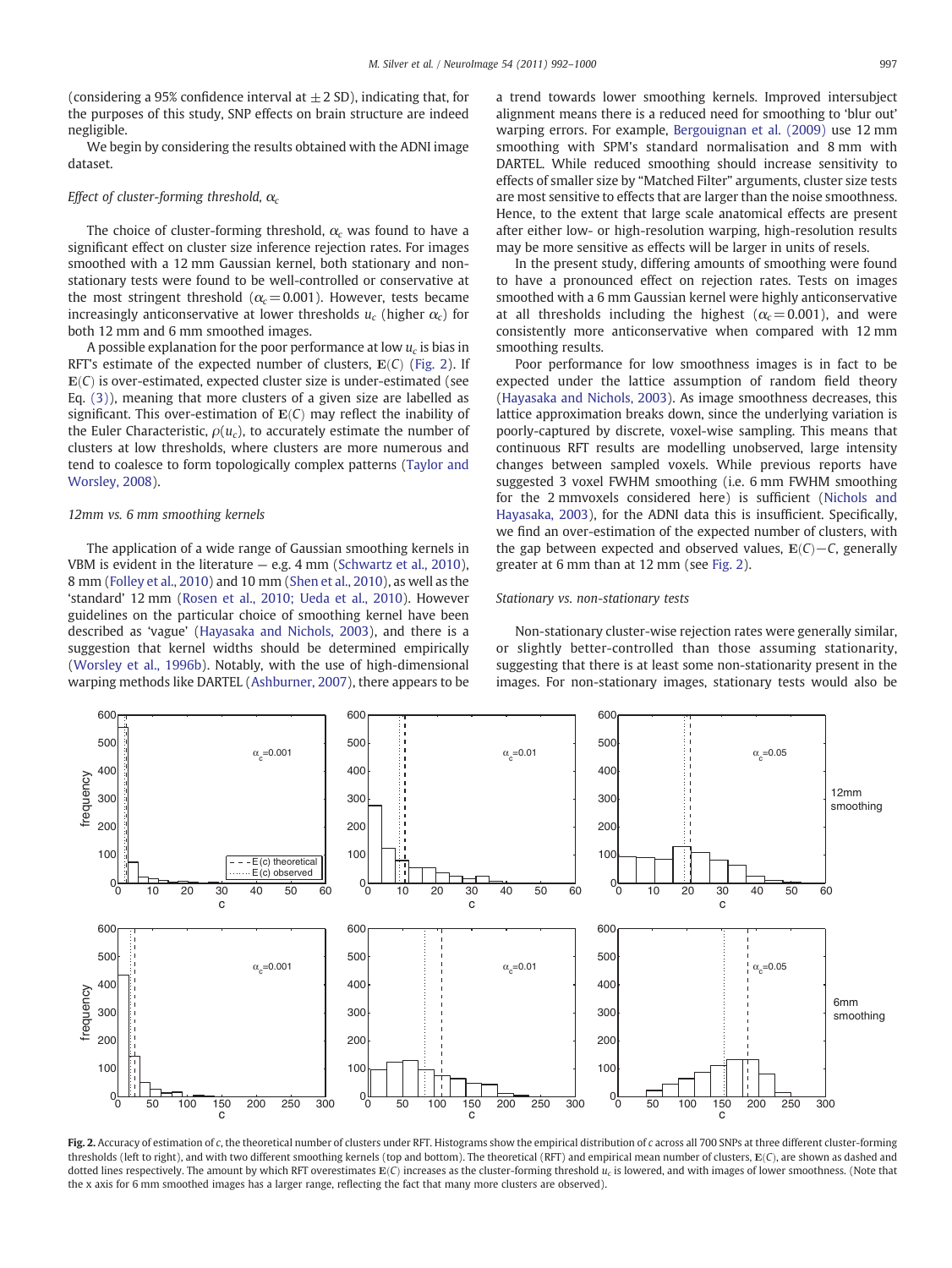expected to perform worse at lower thresholds where clusters are larger and more likely to encompass extra-smooth regions, and this is indeed the case. A heuristic measure of image non-stationarity was obtained by plotting the distribution of voxel-wise FWHM, obtained from the RPV image produced by SPM (FWHM = RPV  $^{-1/3}$ ). A completely stationary image would be expected to have constant FWHM across the entire image volume. Any pronounced departure from this suggests non-stationarity. An analysis of 6 mm and 12 mm FWHM images (see Fig. 3) finds a spread of around 4 mm to 8 mm and SD of 1.0 mm for 6 mm smoothed images, and 7 mm to 17 mm and SD of 2.6 mm for 12 mm images. While this spread of FWHM could be attributed to sampling variation, the theoretical SD of the FWHM estimator can be computed by simulation (see Appendix B of [Hayasaka et al. \(2004\)\)](#page-8-0). We find theoretical SDs of 0.696 mm for 12 mm smoothed stationary images, and 0.348 mm for 6 mm images, which are much smaller than our observed values. While these theoretical SDs under stationarity again depend on the accuracy of the RFT results (and, note in particular the bias in the smoothness estimation for 6 mm smoothing), they provide further evidence of substantial image non-stationarity.

#### t vs. F image results

The t and F image cluster size results cannot be directly compared. While the single degree-of-freedom F-test we used is exactly equal to the square of the t-test used, the set of clusters generated will be different for two reasons. First, the one-sided  $\alpha$  level used to define a t statistic threshold will not equal the square root of the F statistic threshold of the same  $\alpha$  level (an F's level corresponds to the t's twosided  $\alpha$  level). Further, the F image has the clusters arising from negative t values. Thus there will be both more and different clusters in the F images for the same data and  $\alpha_c$ .

These caveats aside, the rejection rates on the real data were largely similar for the same  $\alpha_c$ 's, with valid performance found only for 12 mm smoothed data with  $\alpha_c$  = 0.001.

#### Simulated images

In marked contrast to tests performed on the ADNI image dataset, non-stationary cluster size tests on simulated stationary and nonstationary random images were found to be valid (conservative) at both high and moderate cluster-forming thresholds ( $\alpha_c$  = 0.001,0.01), irrespective of image smoothness.

Other studies using simulated images produced from stationary and non-stationary, Gaussian random fields have also considered the effect of varying both the cluster-forming threshold and image smoothing kernel. With stationary simulated images, [Hayasaka and](#page-8-0) [Nichols \(2003,](#page-8-0) [Fig. 2\)](#page-5-0) found that cluster size tests were conservative over the same range of image smoothness with  $\alpha_c$  = 0.001, 0.01, in agreement with our results. Using similar non-stationary simulated data, [Hayasaka et al. \(2004\)](#page-8-0) also found that non-stationary cluster size tests were conservative with images of low smoothness (comparable to our 6 mm non-stationary images), and with 20 subjects, but only considered  $\alpha_c$  = 0.01.

The large discrepancy in cluster size inference rejection rates between real and simulated image data over a range of thresholds and smoothing kernels suggests that there are features of the real VBM data that may be incompatible with the RFT method. This may for example be due to the inherent non-normality of VBM data, or to patterns of non-stationarity in real images that are more complex than those simulated here. Non-normality of VBM data has been reported before, but only when considering the accuracy of voxelwise significance ([Viviani et al., 2007; Salmond et al., 2002\)](#page-8-0). This other work found that imbalanced group comparisons required 12 mm FWHM smoothing to accurately control voxel-wise false positives, though balanced group comparisons were accurate with smaller kernel sizes. As genotypes are rarely equally frequent, the imbalanced results are most relevant to this setting.

We performed a number of additional simulations in order to investigate the role of non-normality in cluster size inference. VBM data is hard bounded between 0 and 1, and modulated VBM nearly so. A Shapiro–Wilks test for normality at each voxel, using the spmd5beta diagnostic toolbox (<http://www.sph.umich.edu/~nichols/SPMd/>) reveals that both 6 mm and 12 mm smoothed images are indeed highly non-normal. This deviation is particularly marked for 6 mm images, with around 45% of voxels exceeding a nominal 5% Shapiro– Wilks threshold. In contrast, the stationary Gaussian noise-derived simulated images describe earlier show no significant deviation from normality. To test the effect of introducing non-normality to our simulations, we generated a set of images by first thresholding Gaussian noise images smoothed with 6 mm and 8 mm kernels, to produce 'patchy', binary images. These were then smoothed with



Fig. 3. Distribution of voxel-wise FWHM for ADNI images smoothed with 6 mm (left) and 12 mm (right) Gaussian smoothing kernels. Voxel-wise FWHM gives an indication of local smoothness and corresponds to the 'full-width at half-maximum' of a Gaussian kernel required to produce a random (white noise) image of equivalent smoothness. A perfectly stationary image would have constant FWHM at all voxels. In contrast, a highly non-stationary image would have a large spread in FWHM, as is seen here.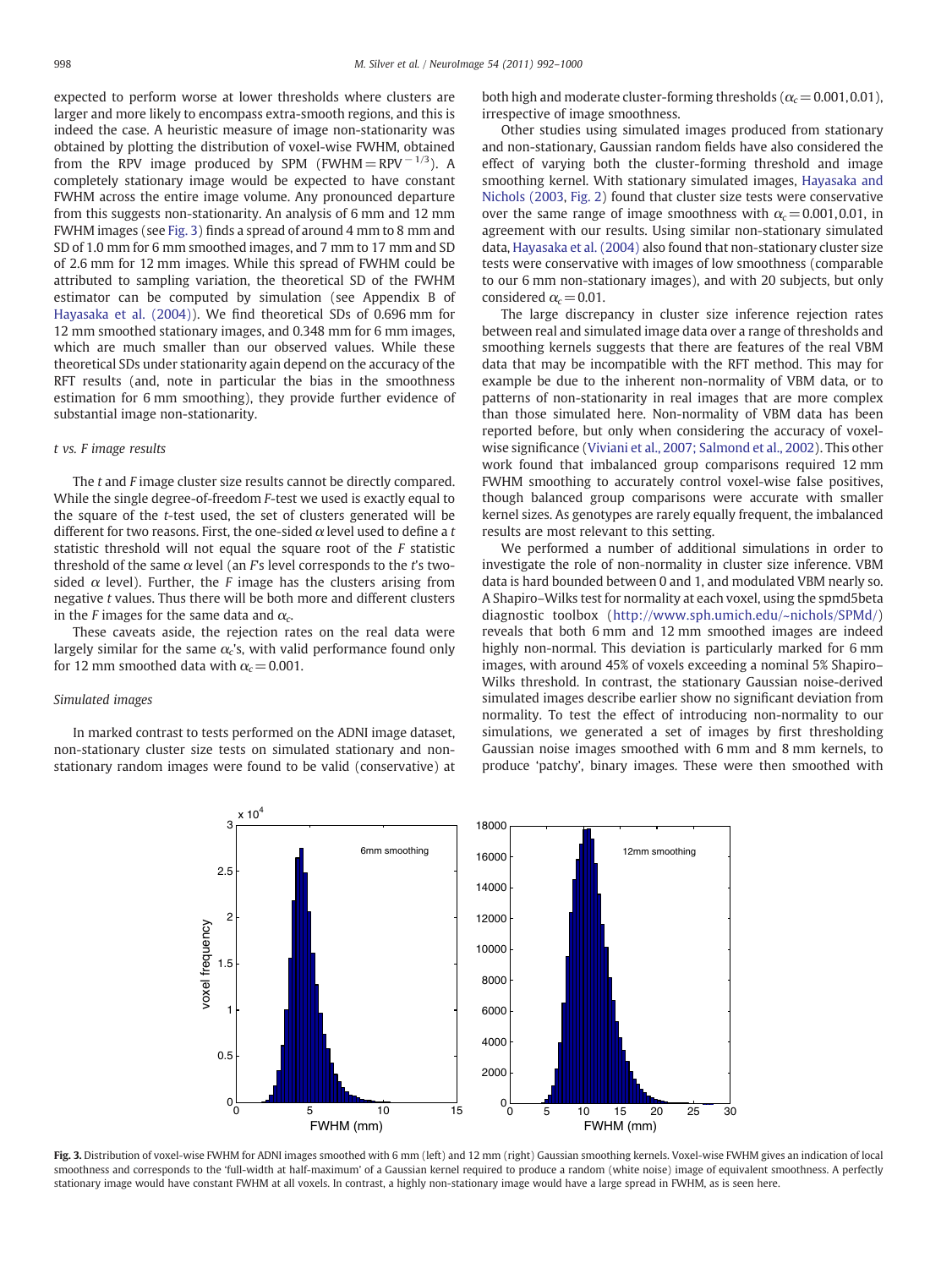<span id="page-7-0"></span>6 mm and 12 mm kernels to produce images with a range of deviations from non-normality that mimicked or exceeded the deviations from normality exhibited by the real VBM data, as measured with a Shapiro–Wilks test. Regression of these images against all 700 SNPs produced similar results to those described earlier, with conservative results at high and moderate clusterforming thresholds with both 6 mm and 12 mm smoothing.

To test the effect of more complex patterns of non-stationarity, we segmented FWHM images derived from 6 mm and 12 mm smoothed ADNI images to produce a set of topologically complex masks corresponding to regions of high, medium and low 'smoothness'. Non-stationary simulated images were then generated by filling each masked region with differently smoothed Gaussian noise, as described in the Section [Imaging data](#page-1-0). Once again, a full analysis produced conservative results, with rejection rates below a nominal 5% for  $\alpha_c$  = 0.001,0.01 for both 6 mm and 12 mm smoothed images.

One final set of simulated images was produced by again generating complex, non-stationary FWHM-segmented masks, this time filled with non-normal, Gaussian noise-derived data, as described earlier. Rejection rates were again well-controlled, in marked contrast to results obtained using real ADNI data.

A reviewer raised the concern that poor performance might be attributable to the low (2.5%) threshold applied to the mean GM image to create an analysis mask. To address this we ran an additional set of tests using a mask based on a 20% GM threshold. This higher threshold will exclude voxels with the least amount of GM and those likely to have non-Gaussian errors, but also will change the topology of the search region, making it more convoluted. While we did find a slight improvement in test performance with the new mask on real ADNI data, our findings were left unchanged, in that only tests performed on 12 mm smoothed images with  $\alpha_c$  = 0.001 were well-controlled.

#### Conclusion

We found that RFT non-stationary cluster size tests on real VBM data perform poorly at low cluster-forming thresholds and for images with low smoothness. In a second analysis with synthetic image data generated using Monte Carlo simulations, we found performance was instead excellent, if conservative. The contradictory results indicate there are features of the real VBM data that are incompatible with the RFT method.

We suggest two possible reasons for this difference in performance. First, as grey matter segmented data is hard bounded between 0 and 1, and modulated VBM data nearly so, the data may exhibit nonnormality, violating a foundational assumption of the RFT method. Second, while we simulated non-stationarity, the pattern of nonstationarity observed in real VBM is substantially more complex (Fig. 4). However, further tests using simulated images with both significant deviations from normality, and with more complex patterns of non-stationarity still produced conservative results, so that we were unable to find evidence that either aspect of real VBM data is responsible for the poor performance observed with real image data.

There are many ways to characterise deviations from normality in image data, and it may be that the VBM data deviates from normality in ways which we have been unable to capture in our simulations. The same is true of our attempts to model the true complexity of nonstationarity. Additionally, while RFT assumes that images can be warped to approximate stationarity, for VBM these hypothetical warps could be so convoluted so as to render the constituent approximations inaccurate.

Fortunately, an alternative to parameteric, RFT-based cluster size inference is available — a nonparametric permutation test where the data itself is used to derive an empirical cluster size distribution under the null [\(Hayasaka et al., 2004](#page-8-0)). While this approach carries a greater



Local FWHM Smoothness (mm)

Fig. 4. 12 mm VBM image non-stationarity. The figure illustrates the variation in image smoothness measured in FWHM, derived from the SPM RPV image. There is a wide variation, ranging from 3.8 to 27.7 mm.

computational burden, the false positive rates are exact [\(Hayasaka](#page-8-0) [and Nichols, 2003](#page-8-0)), and the permutation approach should be reasonable for studies examining only a small number of SNPs.

#### Acknowledgments

Matt Silver is supported by a grant from the Wellcome Trust. Thanks to Maria Vounou for help with image pre-processing, and to Reza Salimi for assisting with the generation of simulated images. Imaging and genotype data were provided by the Alzheimer's Disease Neuroimaging Initiative (ADNI). (National Institutes of Health Grant U01 AG024904). ADNI is funded by the National Institute on Aging, the National Institute of Biomedical Imaging and Bioengineering, and through generous contributions from the following: Abbott, AstraZeneca AB, Bayer Schering Pharma AG, Bristol-Myers Squibb, Eisai Global Clinical Development, Elan Corporation, Genentech, GE Healthcare, GlaxoSmithKline, Innogenetics, Johnson and Johnson, Eli Lilly and Co., Medpace, Inc., Merck and Co., Inc., Novartis AG, Pfizer Inc, F. Hoffman-La Roche, Schering-Plough, Synarc, Inc., and Wyeth, as well as nonprofit partners the Alzheimer's Association and Alzheimer's Drug Discovery Foundation, with participation from the U.S. Food and Drug Administration. Private sector contributions to ADNI are facilitated by the Foundation for the National Institutes of Health ([www.fnih.org](http://www.fnih.org)). The grantee organization is the Northern California Institute for Research and Education, and the study is coordinated by the Alzheimer's Disease Cooperative Study at the University of California, San Diego. ADNI data are disseminated by the Laboratory for Neuro Imaging at the University of California, Los Angeles. This research was also supported by NIH grants P30 AG010129, K01 AG030514, and the Dana Foundation.

#### References

Ashburner, J., 2007. A fast diffeomorphic image registration algorithm. Neuroimage 38 (1), 95–113.

Ashburner, J., Friston, K.J., 2000. Voxel-based morphometry — the methods. Neuroimage 11, 805–821.

Bergouignan, L., Chupin, M., Czechowska, Y., Kinkingnéhun, S., Lemogne, C., Bastard, G. L., Lepage, M., Garnero, L., Colliot, O., Fossati, P., 2009. Can voxel based